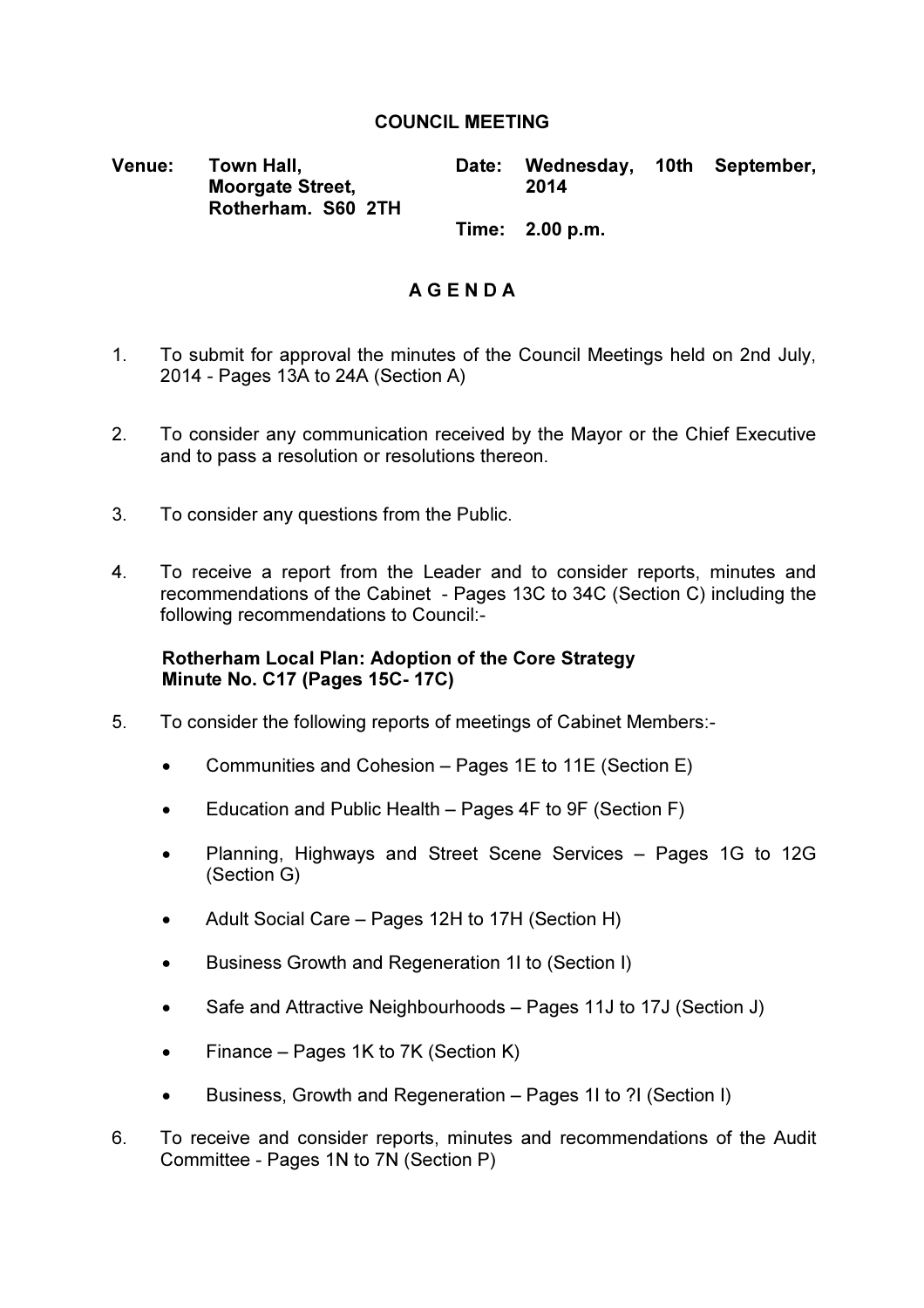- 7. To receive and consider reports, minutes and recommendations of the Licensing Board Sub-Committee - Pages Q1 to Q (Section Q)
- 8. To receive and consider reports, minutes and recommendations of the Health and Wellbeing Board - Pages 1S to 10S (Section S)
- 9. To receive and consider reports, minutes and recommendations of the Planning Board - Pages 1T to 10T (Section T)
- 10. To put questions, if any, to Cabinet Members and Chairmen (or their representatives) under Standing Order No. 7(1) and 7(3).
- 11. To put questions, if any, to the designated Members on the discharge of functions of the South Yorkshire Police and Crime Panel, South Yorkshire Fire and Rescue Authority, Barnsley, Doncaster, Rotherham and Sheffield Combined Authority and South Yorkshire Pensions Authority, in accordance with Standing Order No. 7(5).
- 12. Audit Committee Annual Report 2013/14
- 13. Amendments to the Council's Standing Orders and Scheme of Delegation
- 14. Membership Arrangements 2014/15
- 15. Motion Living Wage This Council notes:-
	- 1. That the Living Wage is a level of pay based on the principle that full-time work should guarantee a decent standard of living.
	- 2. That paying the Living Wage boosts the incomes of the lowest paid, who have been hit especially hard by rising prices and increasing costs of living.
	- 3. That even in difficult financial circumstances, more and more employers in both the public and private sector are now paying or have committed to pay the Living Wage.
	- 4. That the Living Wage is set annually and independently by the Living Wage Foundation and currently stands at £8.80 an hour in London and £7.65 outside of London.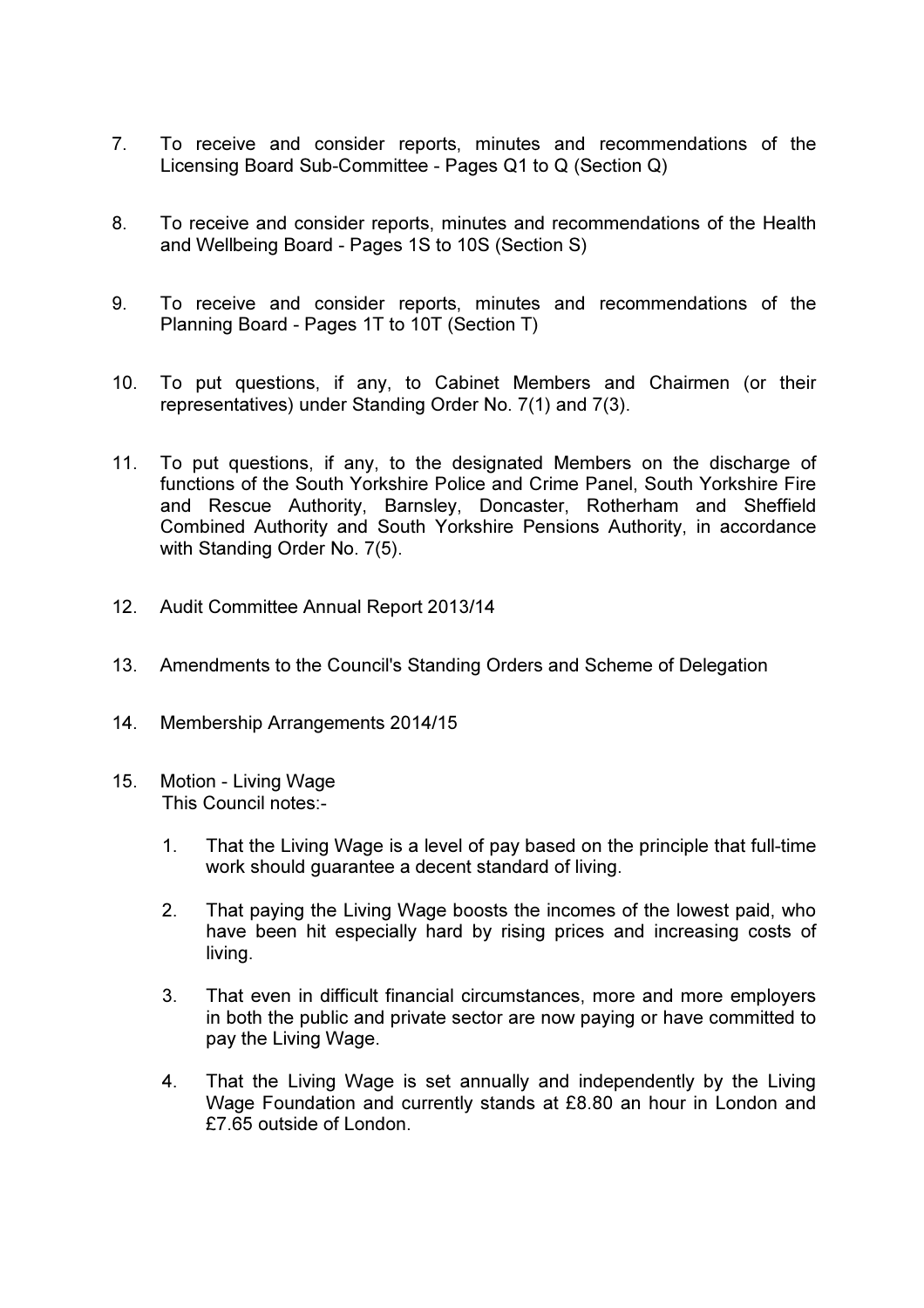- 5. In Rotherham, 23% of employees earn below the Living Wage, rising to 51% amongst male part-time workers.
- 6. 70% of council staff live in the local authority area and more money in their pockets is more money spent in local shops and businesses.
- 7. Over 1450 Rotherham Council employees will benefit from the Living Wage, over 1250 (87%) of these are women.
- 8. The 2013 Landman Economics report suggested that the widespread implementation of a Living Wage could help to create up to an additional 58,000 jobs nationwide as a result of the economic stimulus.
- 9. The Living Wage Commission chaired by the Archbishop of York John Sentamu said in June 2014 that a series of moves to lift workers out of poverty was needed. The commission made up of business, union and voluntary sector leaders, said extending the Living Wage depended on the Government adopting a goal to increase the voluntary take up of companies paying higher rates to at least a million more worker by 2020, otherwise families will continue to rely on food banks and "unsustainable debt".

Therefore this Council:-

- 1. Supports the introduction of a Living Wage to all staff including school staff.
- 2. Will introduce the Living Wage for all directly employed staff in October 2014.
- 3. Will make the case for the Living Wage with other major employers in Rotherham.
- 16. Motion General Questions at Council Meetings Motion is to remove from Section 7 (General questions at Council meetings) subsection 11 and 12 and replace it with:-

All questions correctly submitted before 12 noon on the Monday prior to the Council meeting shall be answered at the Council meeting by the appropriate Member.

17. Motion - New Council

Shaun Wright claims he was part of a collective dung heap responsible for the safeguarding of children in Rotherham and therefore will not personally resign. In view of this and the ensuing public outrage, Labour no longer commands the support of the public to continue in office. All current Labour members should be required to submit themselves for re-election in order that we implement a new Council with a new mandate to govern the town.